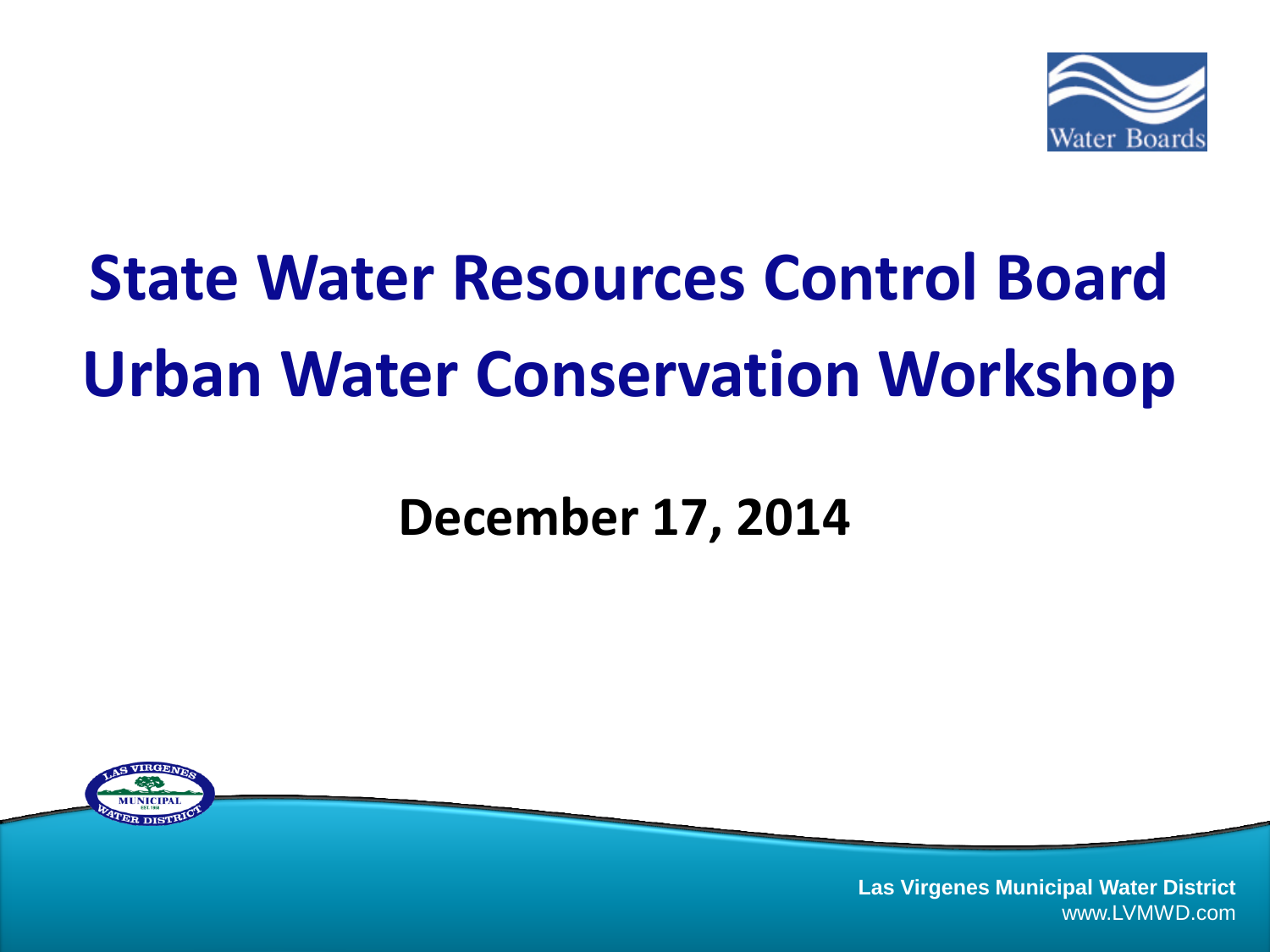### About LVMWD

- Water service to approximately 70,000 people.
- 122-square mile service area.
- 20% of overall demands met with recycled water.
- All potable water purchased from Metropolitan Water District.
- Provide sanitation services, wholesale recycled water and composting through Joint Powers Authority.
- In March 2014, Board approved an action plan and timeline for transition to budget-based rates.





**Las Virgenes Municipal Water District** www.LVMWD.com

County of Los Angeles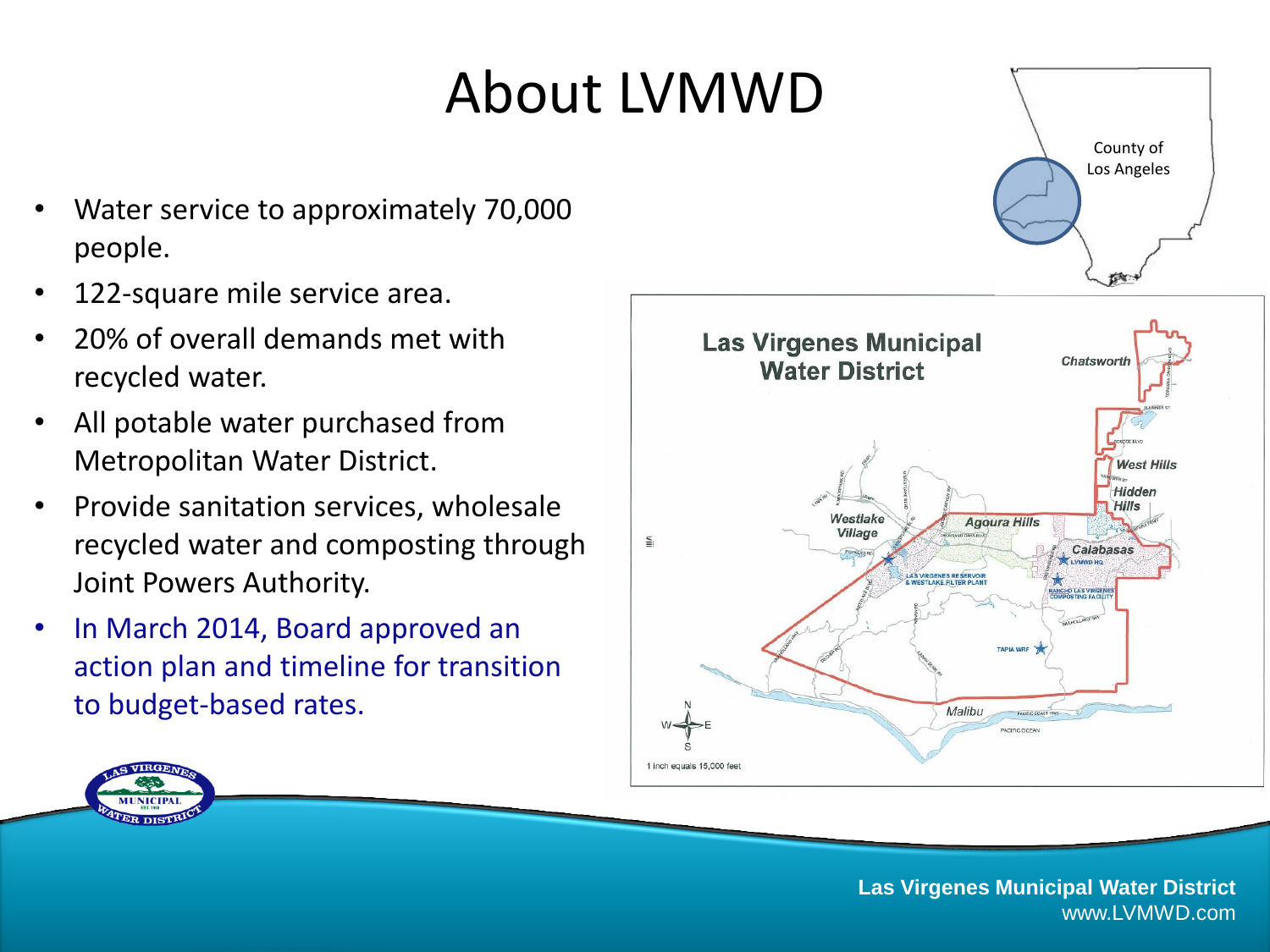### Getting to What's Important: Why?

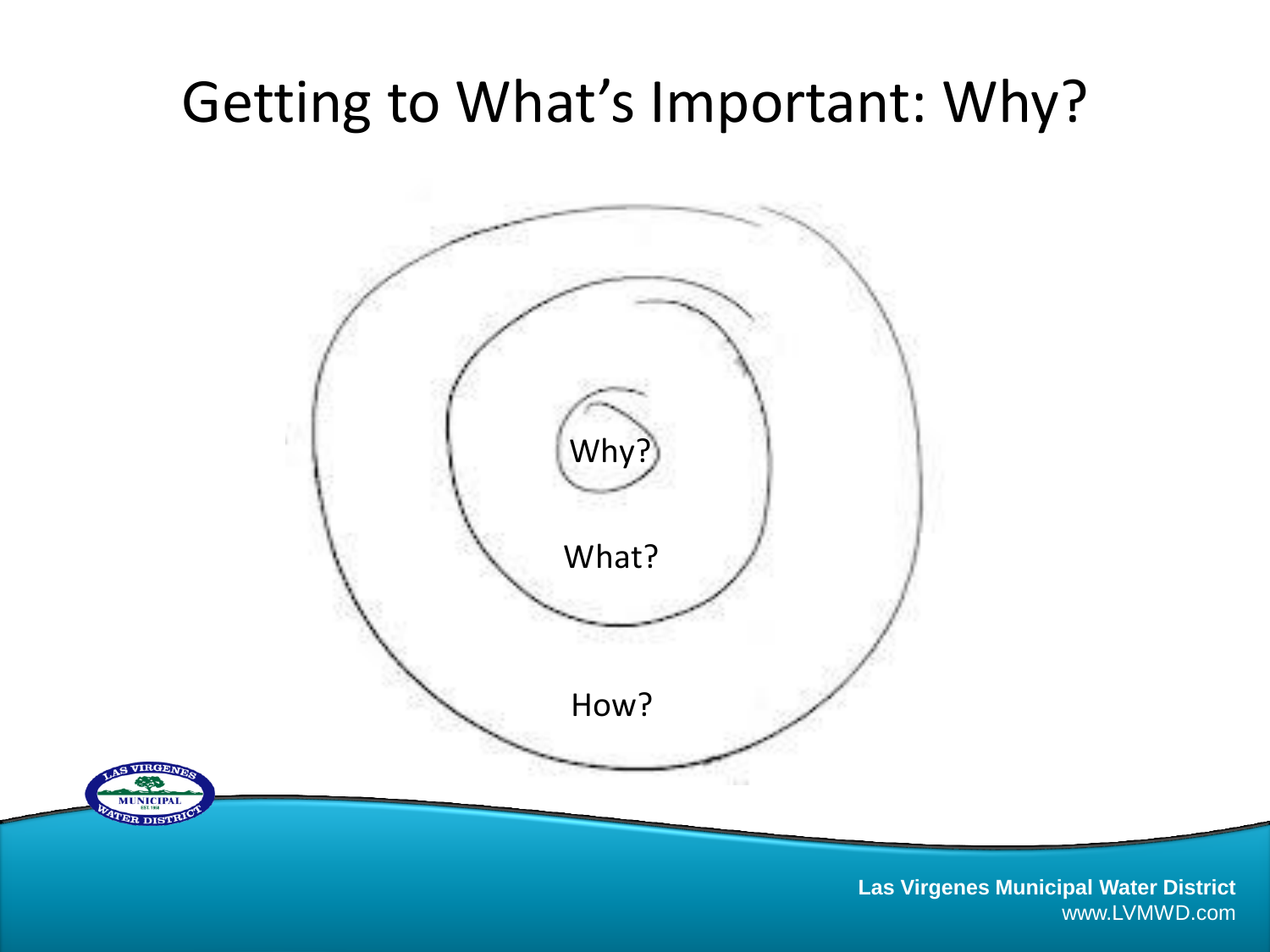## Why: Challenges Call for a Different Approach



- High GPCD
- Large variation in property size and type
- Unable to accurately distinguish efficient and inefficient customers
- Not able to provide timely customer feedback
- Conservation messaging not targeted
- Demand "rebound" after drought
- Net operating loss with low water sales





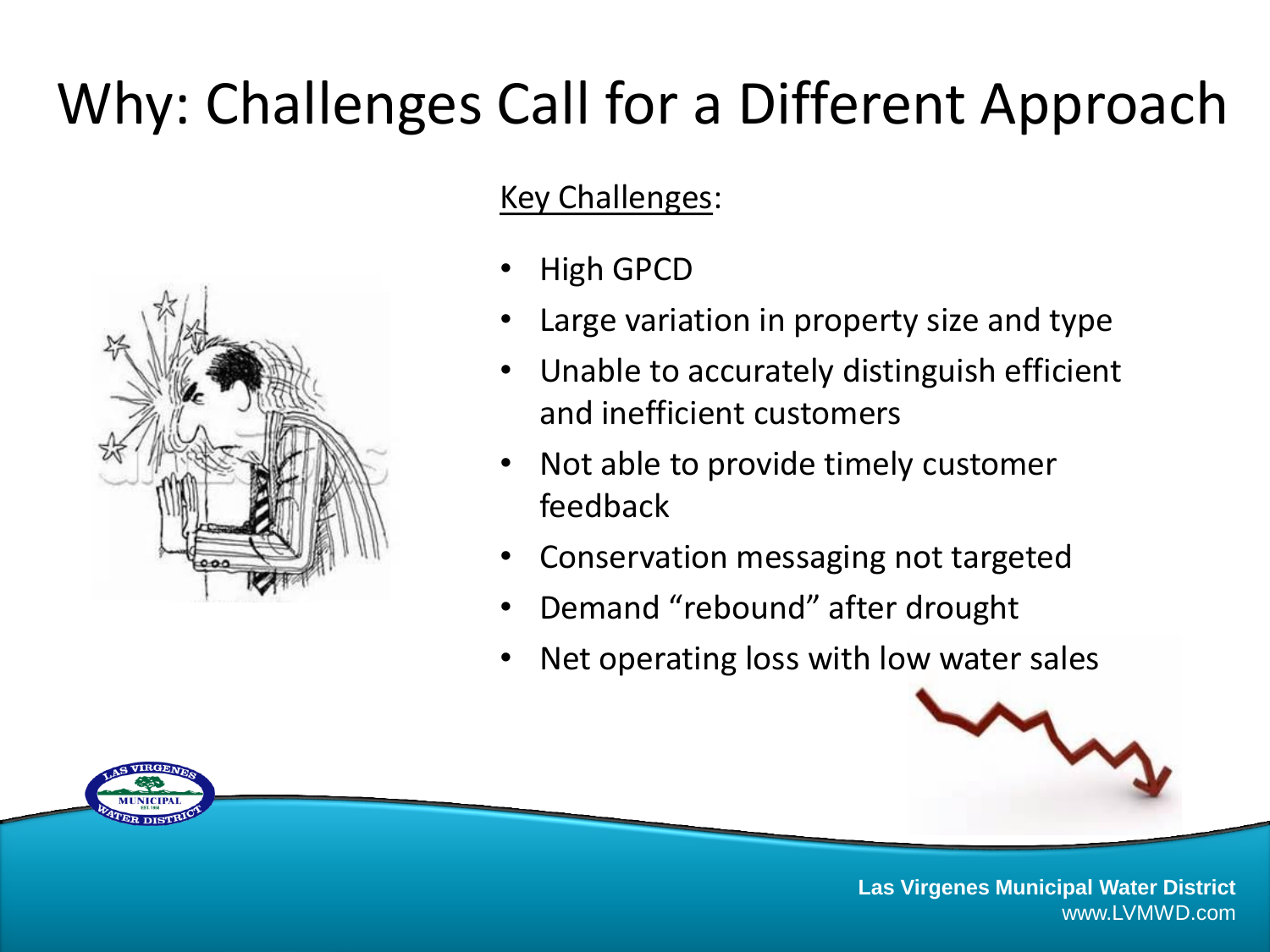### What: Desired Results

- 1. Water Use Efficiency
- 2. Customer Equity
- 3. Revenue Stability



#### **Our customers want the same!**

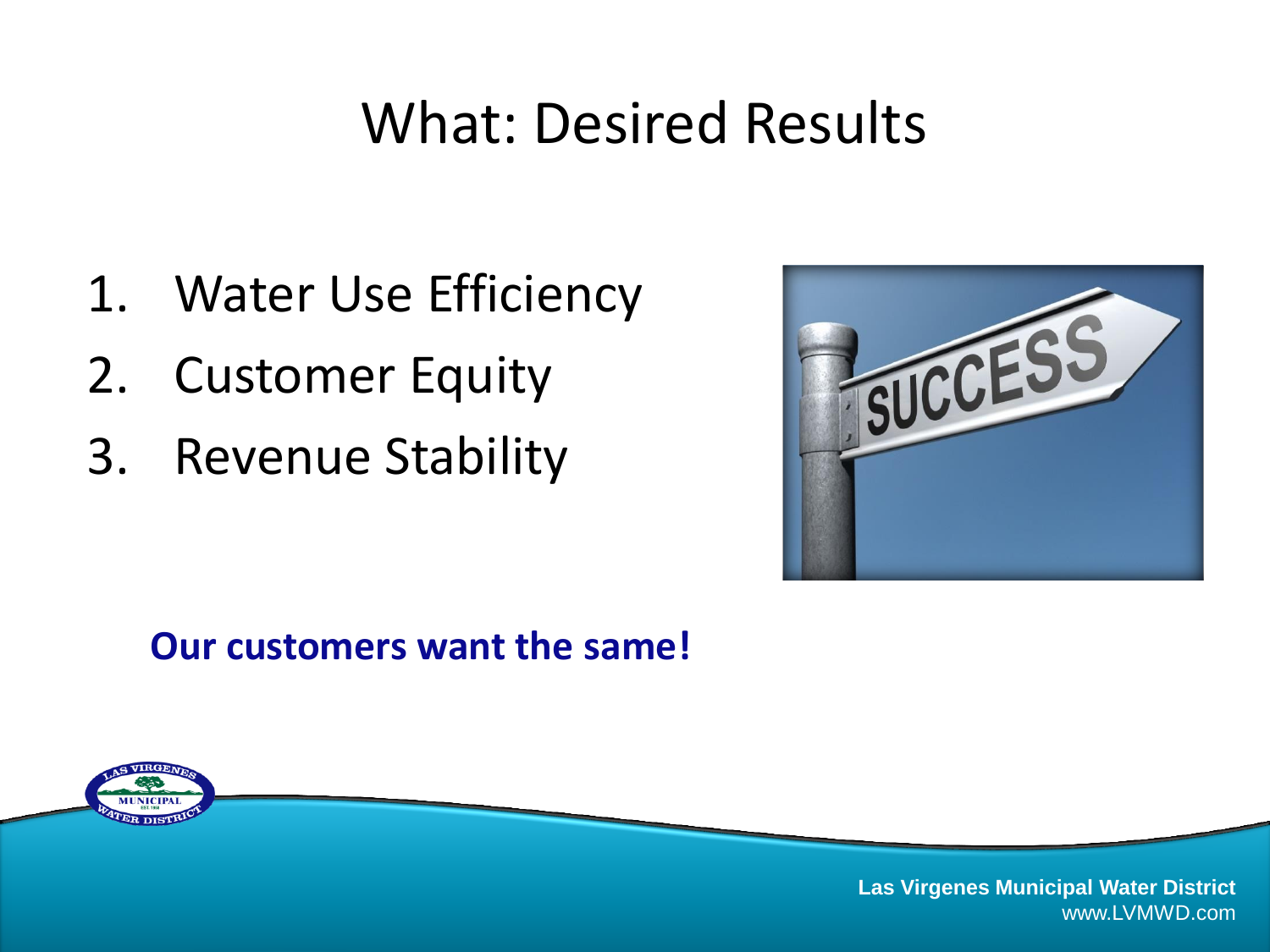#### How: Budget-Based Water Rates



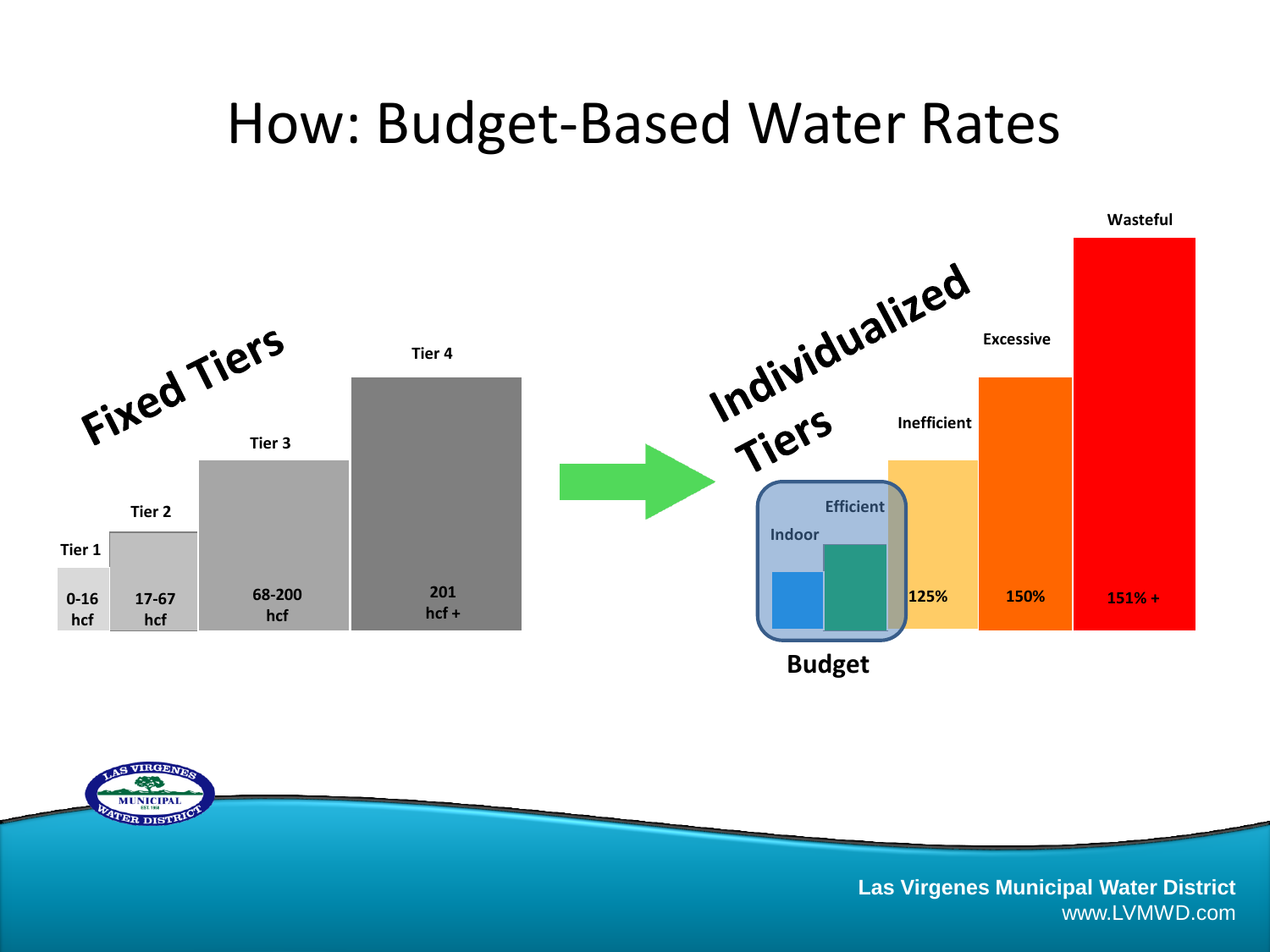### The Results – IRWD, Orange County

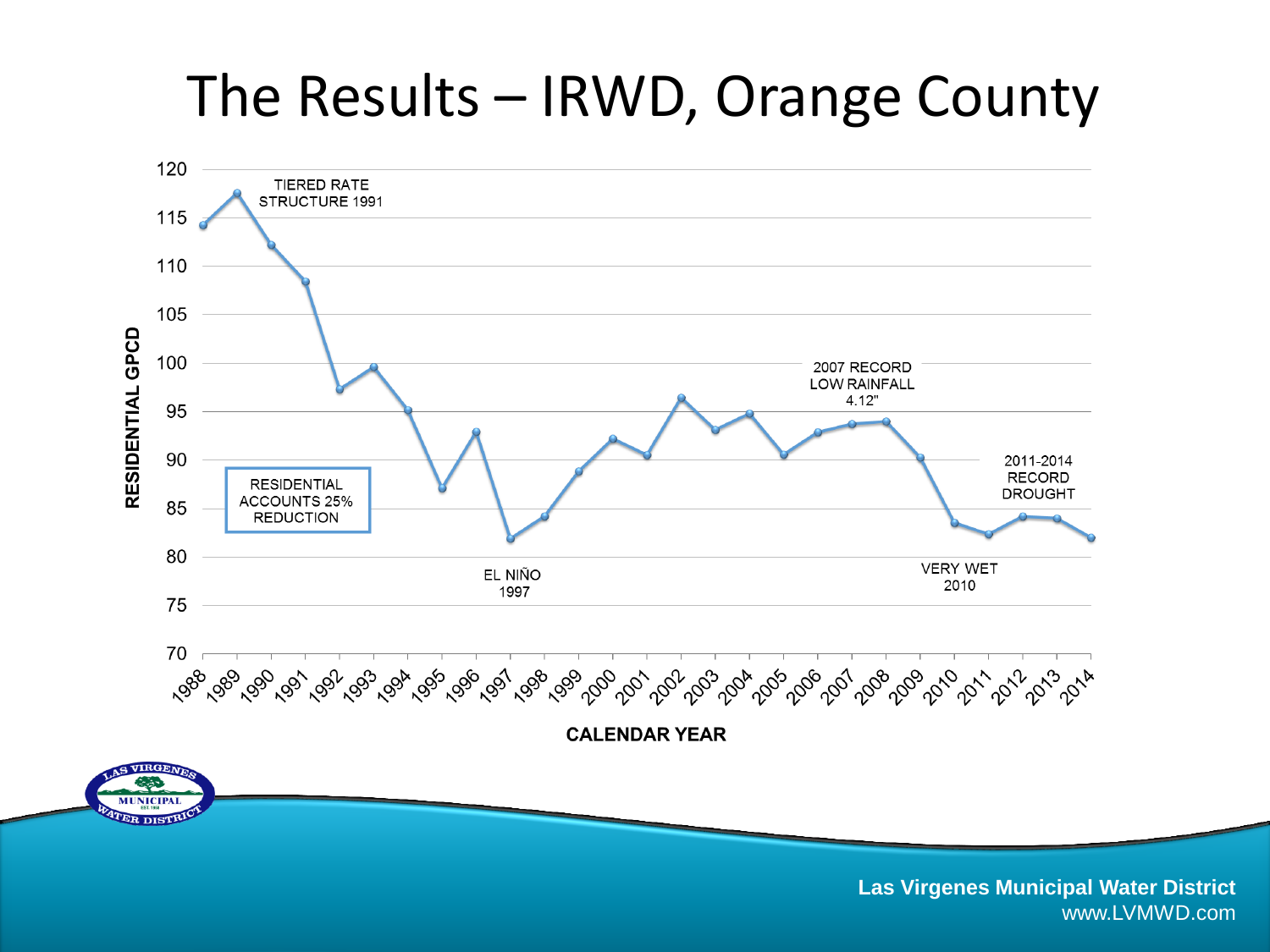## Q1: What more should be done?

- Provide support for implementing budget-based rates.
- Accelerate installation of water meters and volumetric billing.
- Implement recommendations from Independent Technical Panel on DMMs (AB 1420).
- Conduct workshops to showcase technological innovations supporting conservation.
- Implement an additional round of expedited Prop. 84 funds.
- Consider provision to prevent municipalities from citing or fining water-conserving residents.
- Broaden scope of AB 2104 to cover pervious forms of hardscape.
- Sponsor a statewide media campaign.
- Extend the current emergency regulations for 270 days.

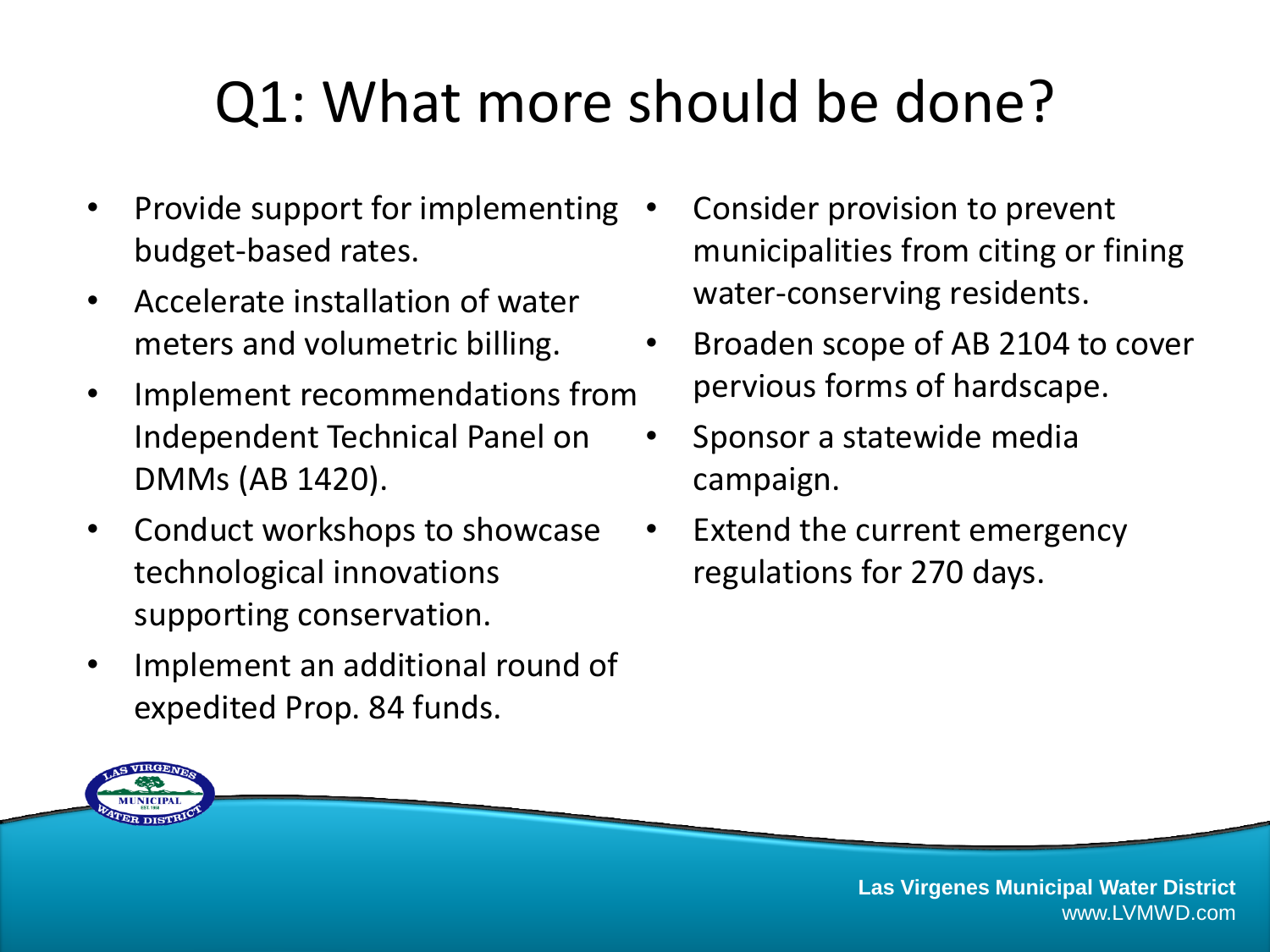### Q2: Additional SWRCB Requirements?

- Adopt "Prohibited Activities in Promotion of Water Conservation" (Sec. 864) permanently.
- Add requirement that restaurants serve water only upon request and hotels offer guests option to reuse towels and linens.
- Maintain recognition of budget-based rates as acceptable means of alternative compliance.
- Ensure responsibility for enforcement remains at local level.

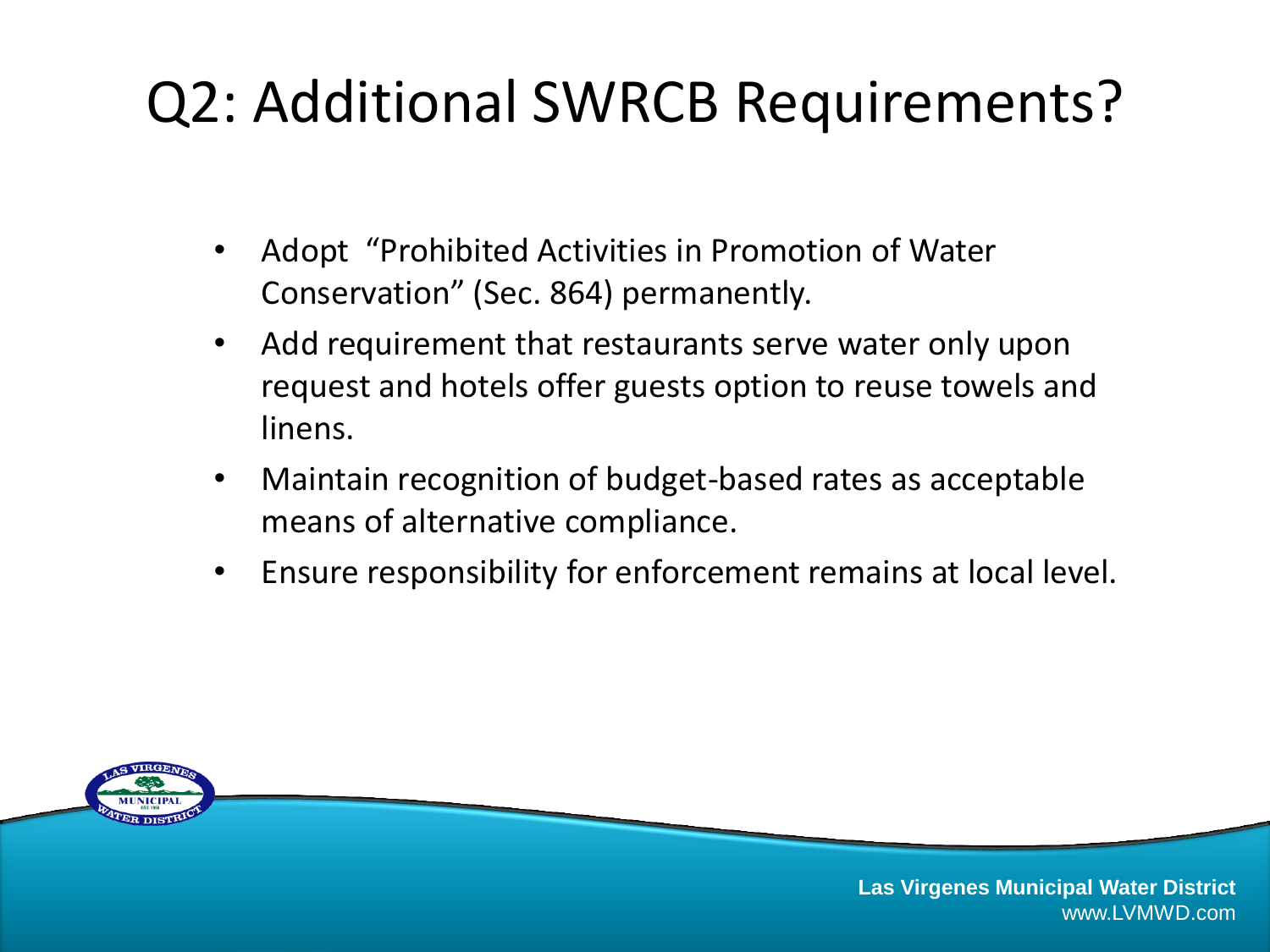### Q3: How to Compel Conservation?

- Ensure that the proper metrics are used to identify "poor performing areas".
- Conduct a technical analysis of poor performing areas with a peer-review by CUWCC to verify causes and develop response actions, considering:
	- Demand hardening
	- Economic conditions
	- Weather patterns
	- Resource limitations
	- Other factors

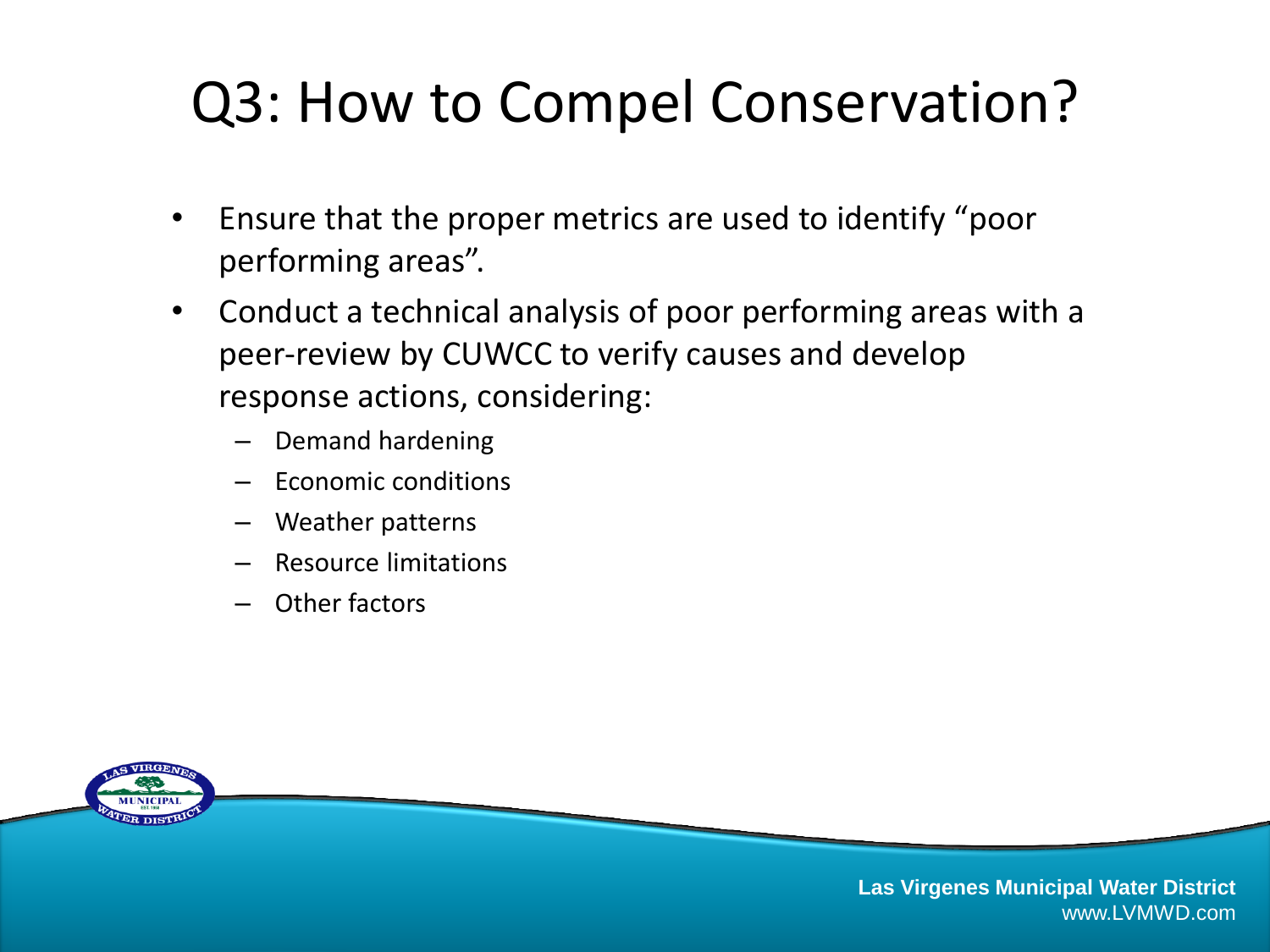### Q4: Additional Data Collection?

- Collect data from water suppliers to demonstrate that overall water usage is efficient in accordance with state legislation.
	- Population
	- Total irrigated and/or landscaped area
	- Evapotranspiration rates
	- CII customer needs
- Alternatively, in the absence of the above data, collect data to identify:
	- Longer water use trends with a focus on GPCD reductions compared to 20x2020 targets.
	- Changes in economic indicators and unemployment rates that are strongly correlated to water demands.
	- Demands distinguished by customer class (single- v. multi-family, residential v. non-residential).